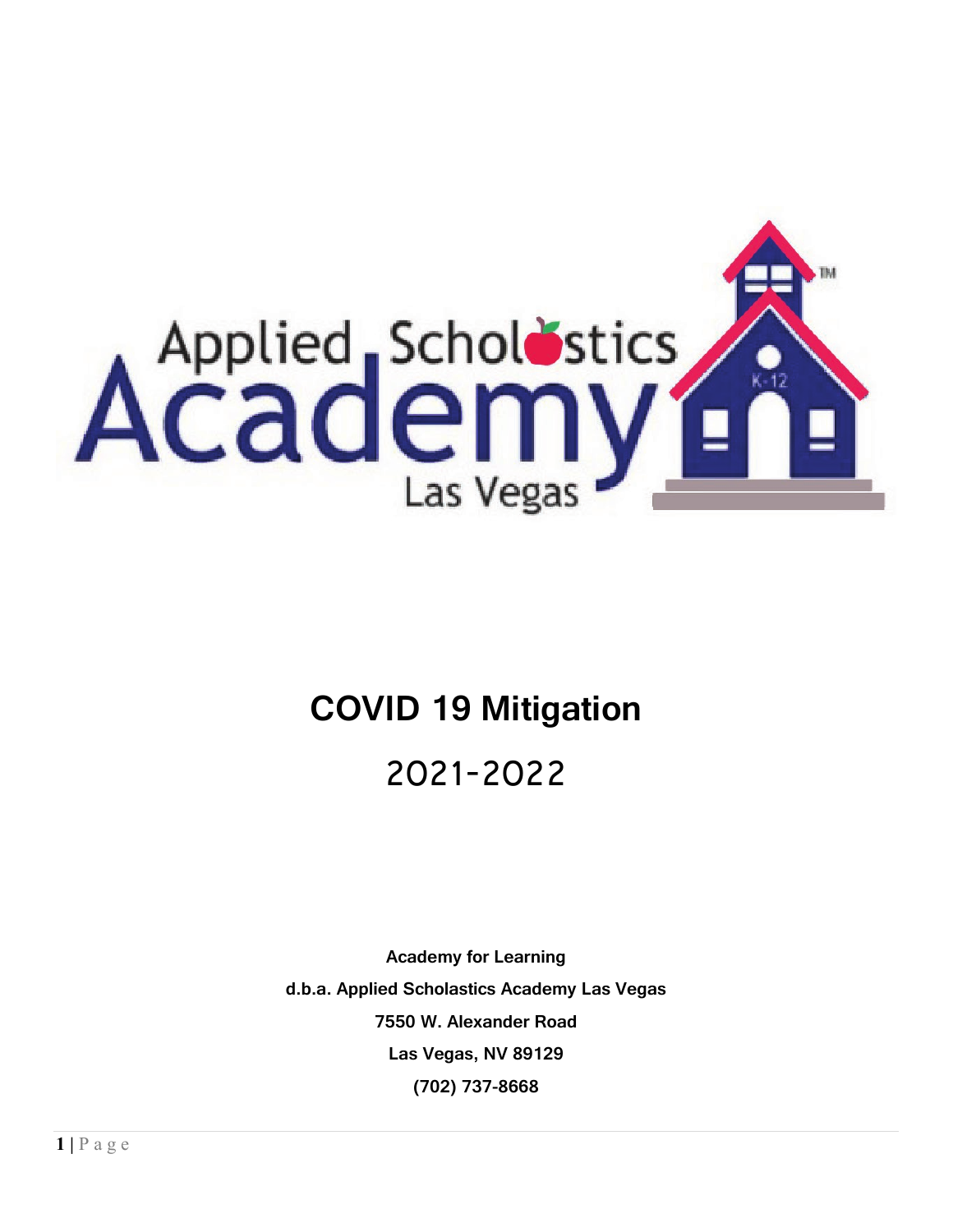#### **INTRODUCTION**

#### **1. Purpose of the Plan**

The purpose of this plan it to ensure that all staff, teachers, parents, students, police and first responders are aware of all procedures that the school will take in a mitigation plan for COVID 19.

During any emergency parents should not call the main school number but should call the teachers cell phone or the Executive Director's cell phone. Parents will be advised as quickly as possibly what is occurring and how they can safely pick up their child if needed.

#### **2. School Site and School population**

Applied Scholastics Academy Las Vegas is a small private school that delivers to students in grades K-12. This school has a maximum enrollment of 50 K-12 students. There are currently six (6) staff members, three full time teachers: one each for the Elementary, Middle and High School Grades, a tutor, a specialty class instructor, and the Executive Director (ED).

The school is located at 7550 W. Alexander Road, Las Vegas, NV 89129 at the corner of Alexander Road and Buffalo Drive. Public parking is directly in front of the school, which has a curved driveway for ingress and egress. Staff parking is located to the left of the building behind a metal gate and fence.

#### 3. **HEALTH AND SAFETY PROTOCOLS, COVID 19 Mitigation**

#### **Face Covering - Outbreak**

The school will not require consistent use of face masks for students, staff, or visitors. However, should a school wide outbreak occur then all students, staff and visitors will be required to wear masks. The school will be closed for a period of 7 days and the interior and exterior undergo through disinfect and cleaning. The school will go to virtual learning for the isolation/quarantine period. All parents will be immediately notified of the decision to close the school. Once the isolation or quarantine period in concluded masks will be worn for a period of 5 days after the quarantine period. Once the school is reopened staff and student can return after a negative COVID test.

Masks will be utilized in accordance with State of Nevada guidelines. No non-essential visitors will be allowed on site.

#### **Vaccination**

Information on COVID 19 vaccinations is always available and can also be checked at the CDC website and SNHD. Parents will advise the school if the student has been vaccinated and will provide proof of vaccination.

#### **Testing**

Anyone with COVID/flu like symptoms should get a COVID 19 test and stay home for 72 hours after symptoms resolve. Anyone who has been in contact with someone with COVID 19, will be required to get a test and provide the name of the person, if tests are negative the student can return to school. All incidents of COVID 19 are reported to SNHD and CDC quarantine and isolation is put in place.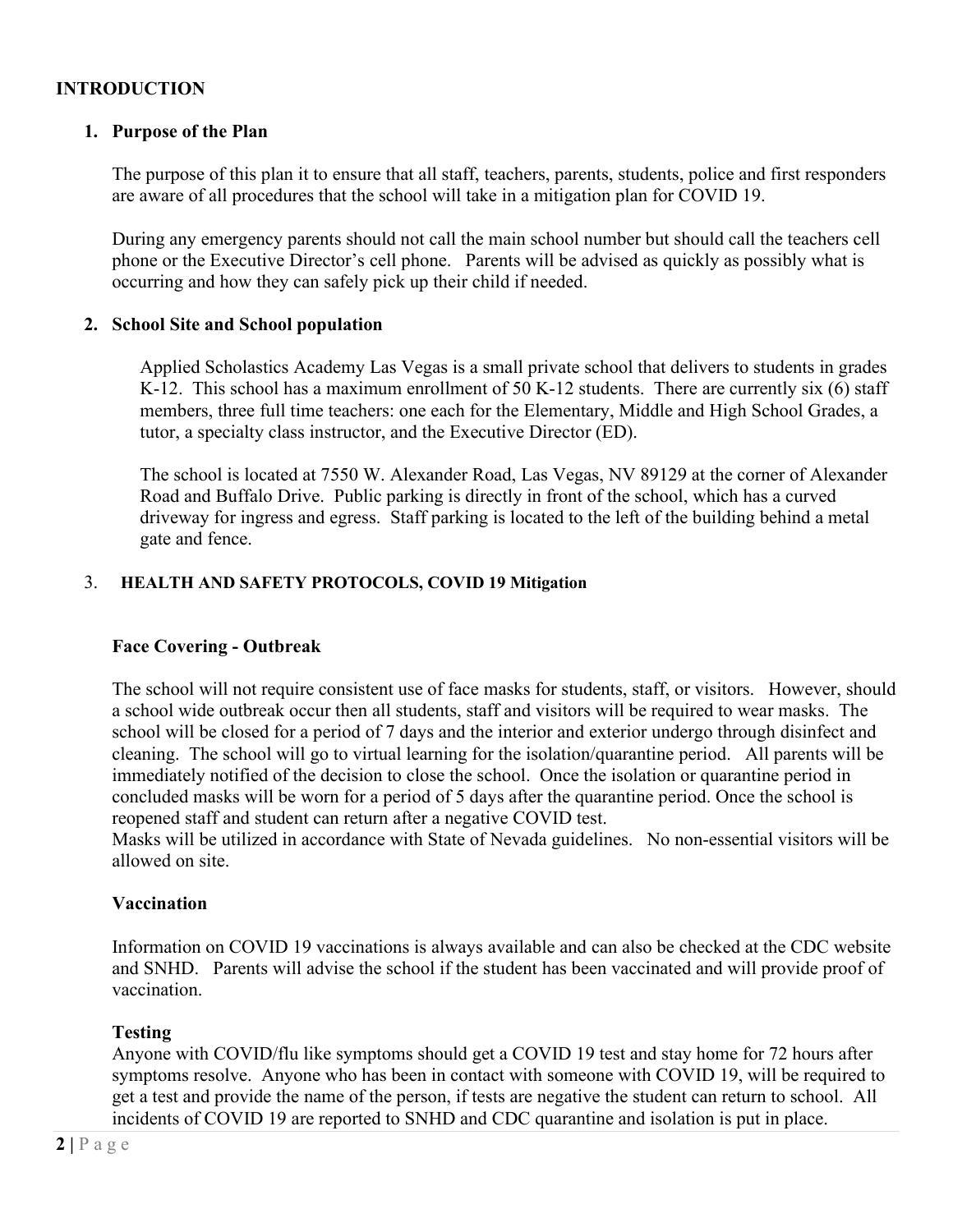## **Quarantine**

**Quarantine** is a strategy used to prevent transmission of COVID-19 by keeping people who have been in close contact with someone with COVID-19 apart from others.

Who does not need to quarantine?

If you had close contact with someone with COVID-19 and you are in one of the following groups, you **do not need to quarantine**.

- You are up to date with your COVID-19 vaccines.
- You had confirmed COVID-19 within the last 90 days (meaning you tested positive using a viral test).

You should wear a well-fitting mask around others for 10 days from the date of your last close contact with someone with COVID-19 (the date of last close contact is considered day 0). Get tested at least 5 days after you last had close contact with someone with COVID-19. If you test positive or develop COVID-19 symptoms, isolate from other people and follow recommendations in the Isolation section below. If you tested positive for COVID-19 with a viral test within the previous 90 days and subsequently recovered and remain without COVID-19 symptoms, you do not need to quarantine or get tested after close contact. You should wear a well-fitting mask around others for 10 days from the date of your last close contact with someone with COVID-19 (the date of last close contact is considered day 0).

Who should quarantine?

If you come into close contact with someone with COVID-19, you should quarantine if you are not up to date on COVID-19 vaccines. This includes people who are not vaccinated.

What to do for quarantine

- Stay home and away from other people for at least 5 days (day 0 through day 5) after your last contact with a person who has COVID-19. The date of your exposure is considered day 0. Wear a well-fitting mask when around others at home, if possible.
- For 10 days after your last close contact with someone with COVID-19, watch for fever (100.4◦F or greater), cough, shortness of breath, or other COVID-19 symptoms.
- If you develop symptoms, get tested immediately and isolate until you receive your test results. If you test positive, follow isolation recommendations.
- If you do not develop symptoms, get tested at least 5 days after you last had close contact with someone with COVID-19.
	- o If you test negative, you can leave your home, but continue to wear a well-fitting mask when around others at home and in public until 10 days after your last close contact with someone with COVID-19.
	- $\circ$  If you test positive, you should isolate for at least 5 days from the date of your positive test (if you do not have symptoms). If you do develop COVID-19 symptoms, isolate for at least 5 days from the date your symptoms began (the date the symptoms started is day 0). Follow recommendations in the isolation section below.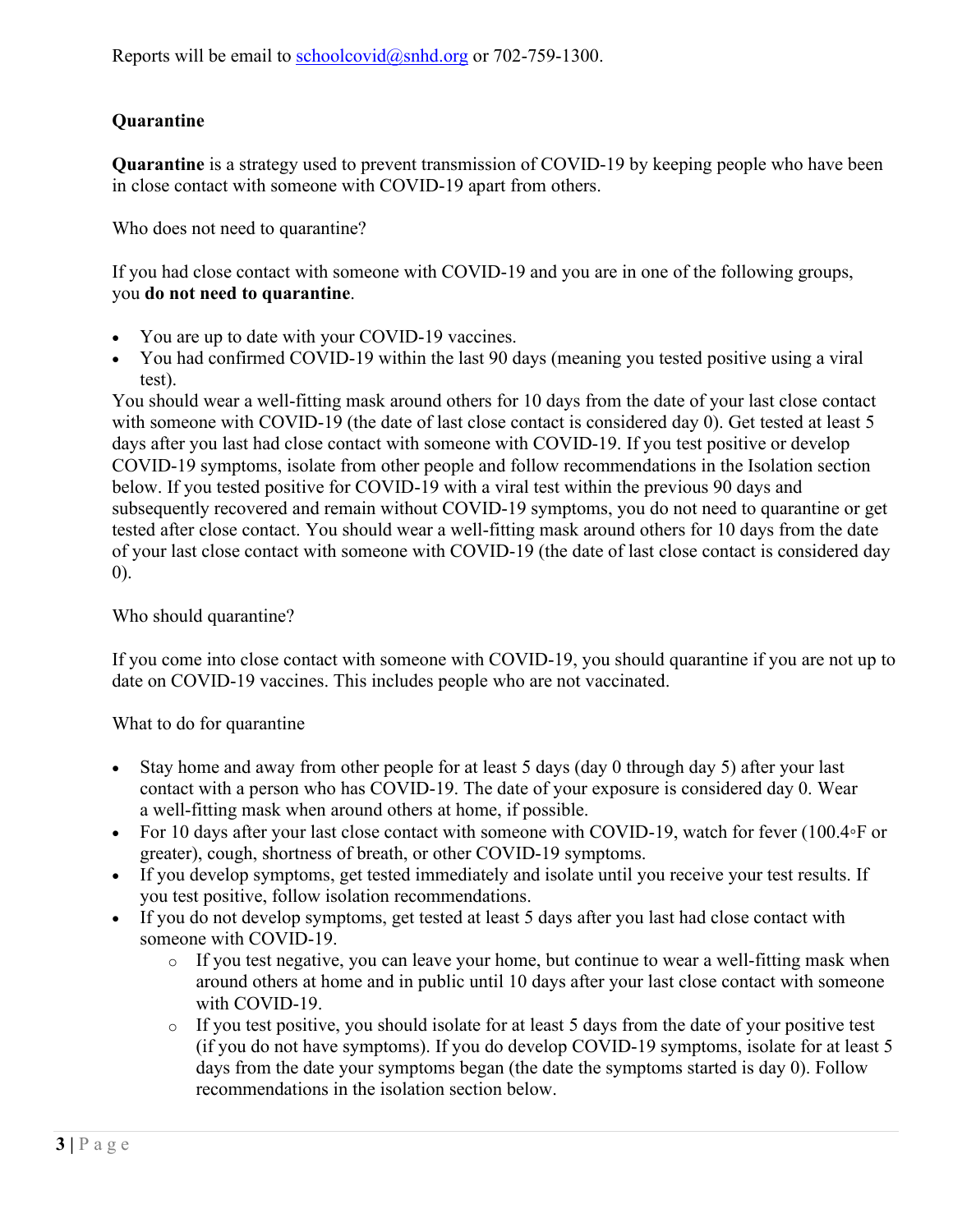- o If you are unable to get a test 5 days after last close contact with someone with COVID-19, you can leave your home after day 5 if you have been without COVID-19 symptoms throughout the 5-day period. Wear a well-fitting mask for 10 days after your date of last close contact when around others at home and in public.
- o Avoid people who are immunocompromised or at high risk for severe disease, and nursing homes and other high-risk settings, until after at least 10 days.
- If possible, stay away from people you live with, especially people who are at higher risk for getting very sick from COVID-19, as well as others outside your home throughout the full 10 days after your last close contact with someone with COVID-19.
- If you are unable to quarantine, you should wear a well-fitting mask for 10 days when around others at home and in public.
- If you are unable to wear a mask when around others, you should continue to quarantine for 10 days. Avoid people who are immunocompromised or at high risk for severe disease, and nursing homes and other high-risk settings, until after at least 10 days.
- See additional information about travel.
- Do not go to places where you are unable to wear a mask, such as restaurants and some gyms, and avoid eating around others at home and at work until after 10 days after your last close contact with someone with COVID-19.

#### After quarantine

- Watch for symptoms until 10 days after your last close contact with someone with COVID-19.
- If you have symptoms, isolate immediately and get tested.

## Calculating Quarantine

The date of your exposure is considered day 0. **Day 1 is the first full day after your last contact with a person who has had COVID-19.** Stay home and away from other people for at least 5 days

#### **Isolation**

**Isolation** is used to separate people with confirmed or suspected COVID-19 from those without COVID-19. People who are in isolation should stay home until it's safe for them to be around others. At home, anyone sick or infected should separate from others, or wear a well-fitting mask when they need to be around others. People in isolation should stay in a specific "sick room" or area and use a separate bathroom if available. Everyone who has presumed or confirmed COVID-19 should stay home and isolate from other people for at least 5 full days (day 0 is the first day of symptoms or the date of the day of the positive viral test for asymptomatic persons). They should wear a mask when around others at home and in public for an additional 5 days. People who are confirmed to have COVID-19 or are showing symptoms of COVID-19 need to isolate regardless of their vaccination status. This includes:

- People who have a positive viral test for COVID-19, regardless of whether or not they have symptoms.
- People with symptoms of COVID-19, including people who are awaiting test results or have not been tested. People with symptoms should isolate even if they do not know if they have been in close contact with someone with COVID-19.

What to do for isolation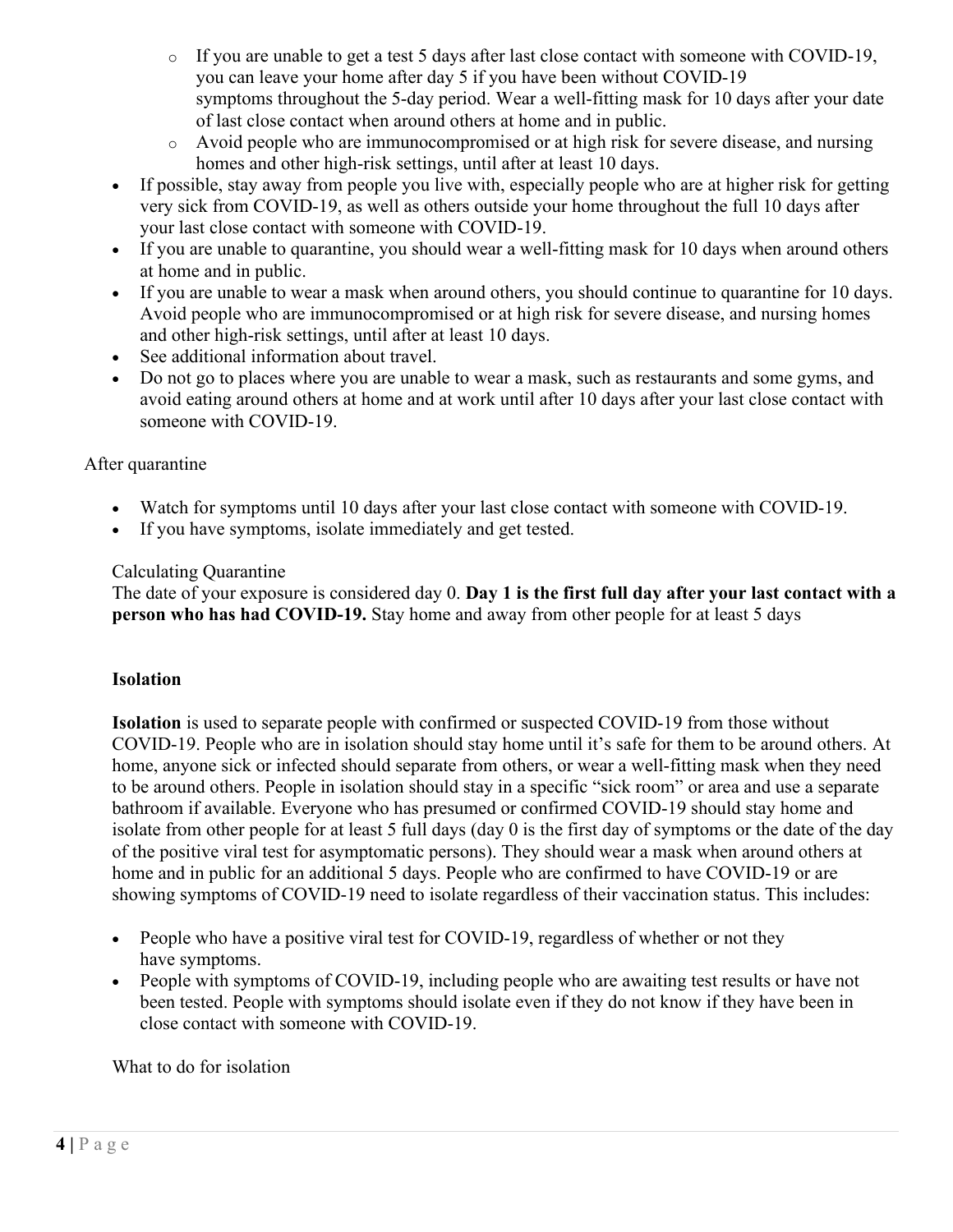- Monitor your symptoms. If you have an emergency warning sign (including trouble breathing), seek emergency medical care immediately.
- Stay in a separate room from other household members, if possible.
- Use a separate bathroom, if possible.
- Take steps to improve ventilation at home, if possible.
- Avoid contact with other members of the household and pets.
- Don't share personal household items, like cups, towels, and utensils.
- Wear a well-fitting mask when you need to be around other people.

Ending isolation for people who had COVID-19 and had symptoms

If you had COVID-19 and had symptoms, isolate for at least 5 days. To calculate your 5-day isolation period, day 0 is your first day of symptoms. Day 1 is the first full day after your symptoms developed. You can leave isolation after 5 full days.

- You can end isolation after 5 full days if you are fever-free for 24 hours without the use of feverreducing medication and your other symptoms have improved (Loss of taste and smell may persist for weeks or months after recovery and need not delay the end of isolation).
- You should continue to wear a well-fitting mask around others at home and in public for 5 additional days (day 6 through day 10) after the end of your 5-day isolation period. If you are unable to wear a mask when around others, you should continue to isolate for a full 10 days. Avoid people who are immunocompromised or at high risk for severe disease, and nursing homes and other high-risk settings, until after at least 10 days.
- If you continue to have fever or your other symptoms have not improved after 5 days of isolation, you should wait to end your isolation until you are fever-free for 24 hours without the use of feverreducing medication and your other symptoms have improved. Continue to wear a well-fitting mask. Contact your healthcare provider if you have questions.
- See CDC site for additional information about travel.
- Do not go to places where you are unable to wear a mask, such as restaurants and some gyms, and avoid eating around others at home and at work until a full 10 days after your first day of symptoms.

If an individual has access to a test and wants to test, the best approach is to use an antigen test towards the end of the 5-day isolation period. Collect the test sample only if you are fever-free for 24 hours without the use of fever-reducing medication and your other symptoms have improved (loss of taste and smell may persist for weeks or months after recovery and need not delay the end of isolation). If your test result is positive, you should continue to isolate until day 10. If your test result is negative, you can end isolation, but continue to wear a well-fitting mask around others at home and in public until day 10. Follow additional recommendations for masking and avoiding travel as described above.

Ending isolation for people who tested positive for COVID-19 but had no symptoms

If you test positive for COVID-19 and never develop symptoms, isolate for at least 5 days. Day 0 is the day of your positive viral test (based on the date you were tested) and day 1 is the first full day after the specimen was collected for your positive test. You can leave isolation after 5 full days.

- If you continue to have no symptoms, you can end isolation after at least 5 days.
- You should continue to wear a well-fitting mask around others at home and in public until day 10 (day 6 through day 10). If you are unable to wear a mask when around others, you should continue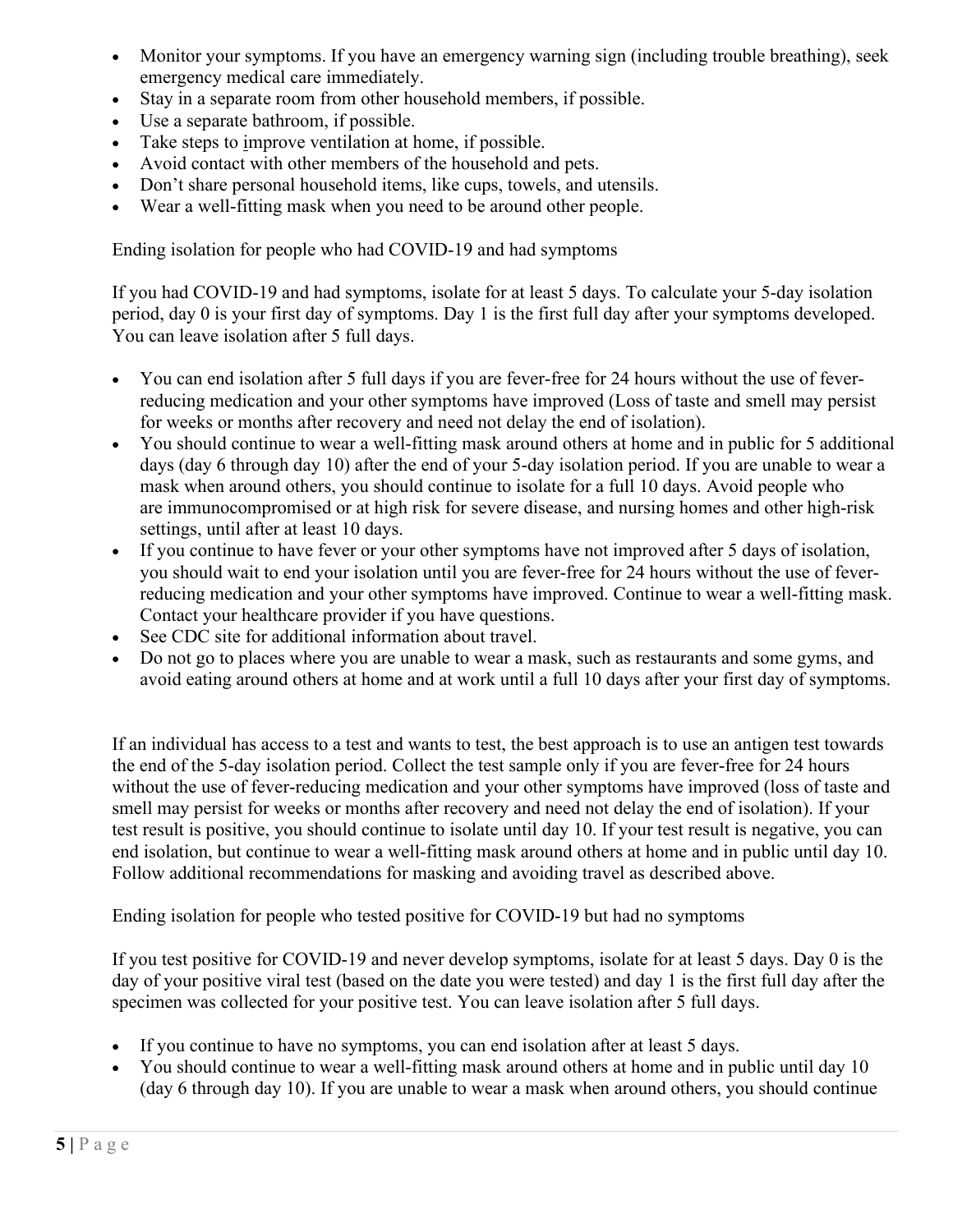to isolate for 10 days. Avoid people who are immunocompromised or at high risk for severe disease, and nursing homes and other high-risk settings, until after at least 10 days.

- If you develop symptoms after testing positive, your 5-day isolation period should start over. Day 0 is your first day of symptoms. Follow the recommendations above for ending isolation for people who had COVID-19 and had symptoms.
- See additional information about travel.
- Do not go to places where you are unable to wear a mask, such as restaurants and some gyms, and avoid eating around others at home and at work until 10 days after the day of your positive test.

If an individual has access to a test and wants to test, the best approach is to use an antigen test<sup>1</sup> towards the end of the 5-day isolation period. If your test result is positive, you should continue to isolate until day 10. If your test result is negative, you can end isolation, but continue to wear a well-fitting mask around others at home and in public until day 10. Follow additional recommendations for masking and avoiding travel as described above.

## **Other Mitigation measures**

#### **Training**

All staff are trained on health and safety procedures and will ensure that students understand them.

## **Healthy Hygiene**

All appropriate signs are posted regarding hand washing, sanitizing etc. Students will be reminded daily of these rules and booklets available for the students to take home with them. Hand Sanitizer stations are available both inside the school and on the playground. Adequate supplies of soap, sanitizer, paper towels, tissues, and no touch trash cans are available.

#### **Entrance protocol for students, teachers, and visitors**.

During an *outbreak\**, there will be thermometer checks at each entry and no one with a fever will be allowed into the school. All checks are logged on a daily basis and the logs kept in the Emergency Operations Binder at the front entrance.

#### **Classroom set up**

All classrooms have been reconfigured to give the required distance of 3 feet in Kindergarten through High School. A revised evacuation map has been created and is attached to this plan.

## **Cleaning**

During school hours, all cleaning products will be kept in the locked cleaning closet in the bathroom by the reception area. Surfaces will be cleaned regularly.

The facilities will be cleaned each day after school ensuring that the high touch areas are addressed. A professional cleaner does a weekly deep clean on the weekend. A specific air purifier will be run each evening and a deep cleaning of facilities done weekly, with Decon  $7^*$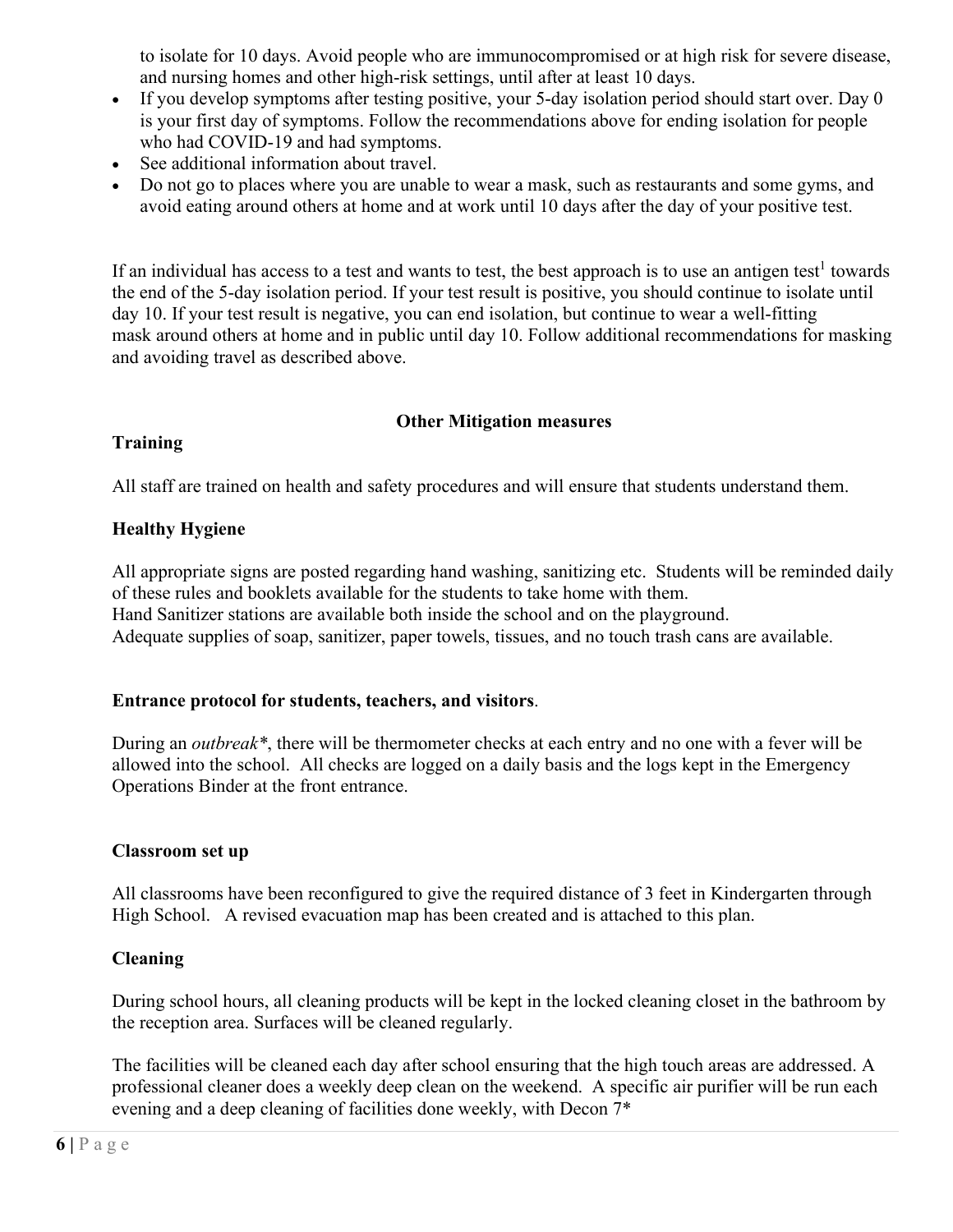#### **Illness**

The call-in procedures are that parents must call in if their student displays symptoms and keep the student home. Anyone with flu like symptoms must stay home, get a COVID test and cannot return to school until 72 hours after the symptoms have resolved. If exposed to COVID 19, a test is required, if negative, the student can return to school.

If a student or staff member becomes ill while at school, they will be isolated in the Executive office until they can be picked up from school. The space will then be thoroughly sanitized. All items that could have been contaminated will be cleaned and sanitized or disposed. If needed substitute teachers are trained and available.

#### **Snack and lunch times**

Students bring their snacks and lunches with them each day. Snacks and lunch will be eaten at the student's desk.

#### **Athletics & Extra Curricular Activities**

The school does not have any extracurricular activities at this time and all athletics are in PE instruction during school time.

#### **4. Continuity of Operations During a Shutdown**

In the event of another shut down, all teachers and administrators will be available to continue the education of the students. The plan depends on the severity of the emergency and can be traditional school, hybrid – both face-to-face and online, and all online learning.